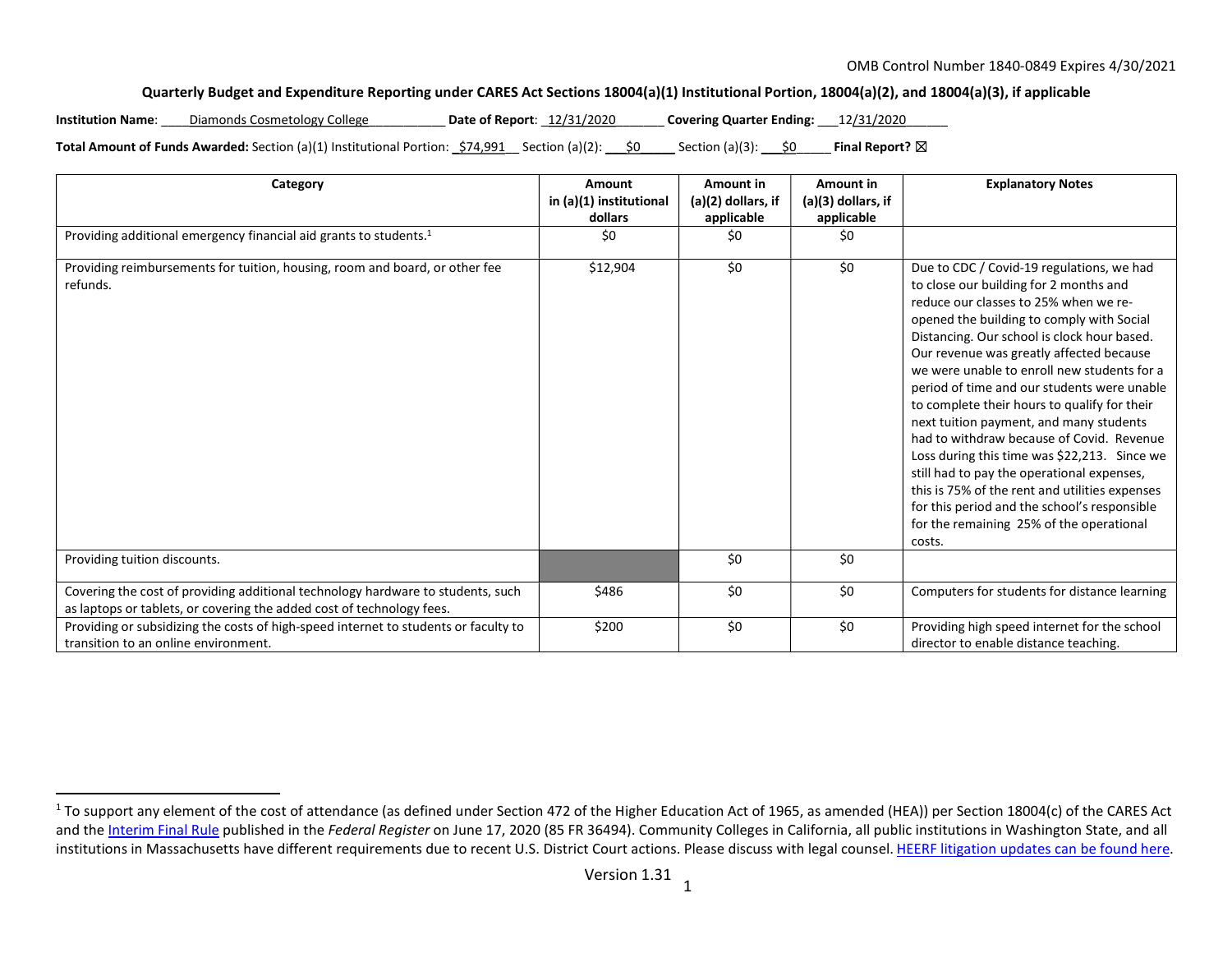OMB Control Number 1840-0849 Expires 4/30/2021

| Category                                                                                                                                                                                                                                                                                                                                                                                             | <b>Amount</b><br>in (a)(1) institutional<br>dollars | Amount in<br>(a)(2) dollars, if<br>applicable | Amount in<br>(a)(3) dollars, if<br>applicable | <b>Explanatory Notes</b>                                                                                                                                                                                                                                                                    |
|------------------------------------------------------------------------------------------------------------------------------------------------------------------------------------------------------------------------------------------------------------------------------------------------------------------------------------------------------------------------------------------------------|-----------------------------------------------------|-----------------------------------------------|-----------------------------------------------|---------------------------------------------------------------------------------------------------------------------------------------------------------------------------------------------------------------------------------------------------------------------------------------------|
| Subsidizing off-campus housing costs due to dormitory closures or decisions to<br>limit housing to one student per room; subsidizing housing costs to reduce<br>housing density; paying for hotels or other off-campus housing for students who<br>need to be isolated; paying travel expenses for students who need to leave<br>campus early due to coronavirus infections or campus interruptions. | \$0                                                 | \$0                                           | \$0                                           |                                                                                                                                                                                                                                                                                             |
| Subsidizing food service to reduce density in eating facilities, to provide pre-<br>packaged meals, or to add hours to food service operations to accommodate<br>social distancing.                                                                                                                                                                                                                  | \$0                                                 | \$0                                           | \$0                                           |                                                                                                                                                                                                                                                                                             |
| Costs related to operating additional class sections to enable social distancing,<br>such as those for hiring more instructors and increasing campus hours of<br>operations.                                                                                                                                                                                                                         | \$13,870                                            | \$0                                           | \$0                                           | We had to extend classroom hours to enable<br>social distancing, one of our instructors<br>needed to cover extra evening and weekend<br>class hours. This amount is 75% of her pay.<br>plus two additional instructors for distance<br>learning for extended hours and weekend<br>work pay. |
| Campus safety and operations. <sup>2</sup>                                                                                                                                                                                                                                                                                                                                                           | \$1350                                              | \$0                                           | \$0                                           | PPE and Covid cleaning                                                                                                                                                                                                                                                                      |
| Purchasing, leasing, or renting additional instructional equipment and supplies<br>(such as laboratory equipment or computers) to reduce the number of students<br>sharing equipment or supplies during a single class period and to provide time for<br>disinfection between uses.                                                                                                                  | \$0                                                 | \$0                                           | \$0                                           |                                                                                                                                                                                                                                                                                             |
| Replacing lost revenue due to reduced enrollment.                                                                                                                                                                                                                                                                                                                                                    |                                                     | \$0                                           | \$0                                           |                                                                                                                                                                                                                                                                                             |
| Replacing lost revenue from non-tuition sources (i.e., cancelled ancillary events;<br>disruption of food service, dorms, childcare or other facilities; cancellation of use<br>of campus venues by other organizations, lost parking revenue, etc.). <sup>3</sup>                                                                                                                                    |                                                     | \$0                                           | \$0                                           |                                                                                                                                                                                                                                                                                             |
| Purchasing faculty and staff training in online instruction; or paying additional<br>funds to staff who are providing training in addition to their regular job<br>responsibilities.                                                                                                                                                                                                                 | \$2460                                              | \$0                                           | \$0                                           | Two of our staff made additional training<br>videos and provided training for online<br>instruction on weekends.<br>in addition to their regular responsibilities.<br>This is 50% of their salaries.                                                                                        |
| Purchasing, leasing, or renting additional equipment or software to enable<br>distance learning, or upgrading campus wi-fi access or extending open networks<br>to parking lots or public spaces, etc.                                                                                                                                                                                               | \$1417                                              | \$0                                           | \$0                                           | Upgrading campus Wi-Fi network                                                                                                                                                                                                                                                              |

<sup>&</sup>lt;sup>2</sup> Including costs or expenses related to the disinfecting and cleaning of dorms and other campus facilities, purchases of personal protective equipment (PPE), purchases of cleaning supplies, adding personnel to increase the frequency of cleaning, the reconfiguration of facilities to promote social distancing, etc.

 $3$  Including continuance of pay (salary and benefits) to workers who would otherwise support the work or activities of ancillary enterprises (e.g., bookstore workers, foodservice workers, venue staff, etc.).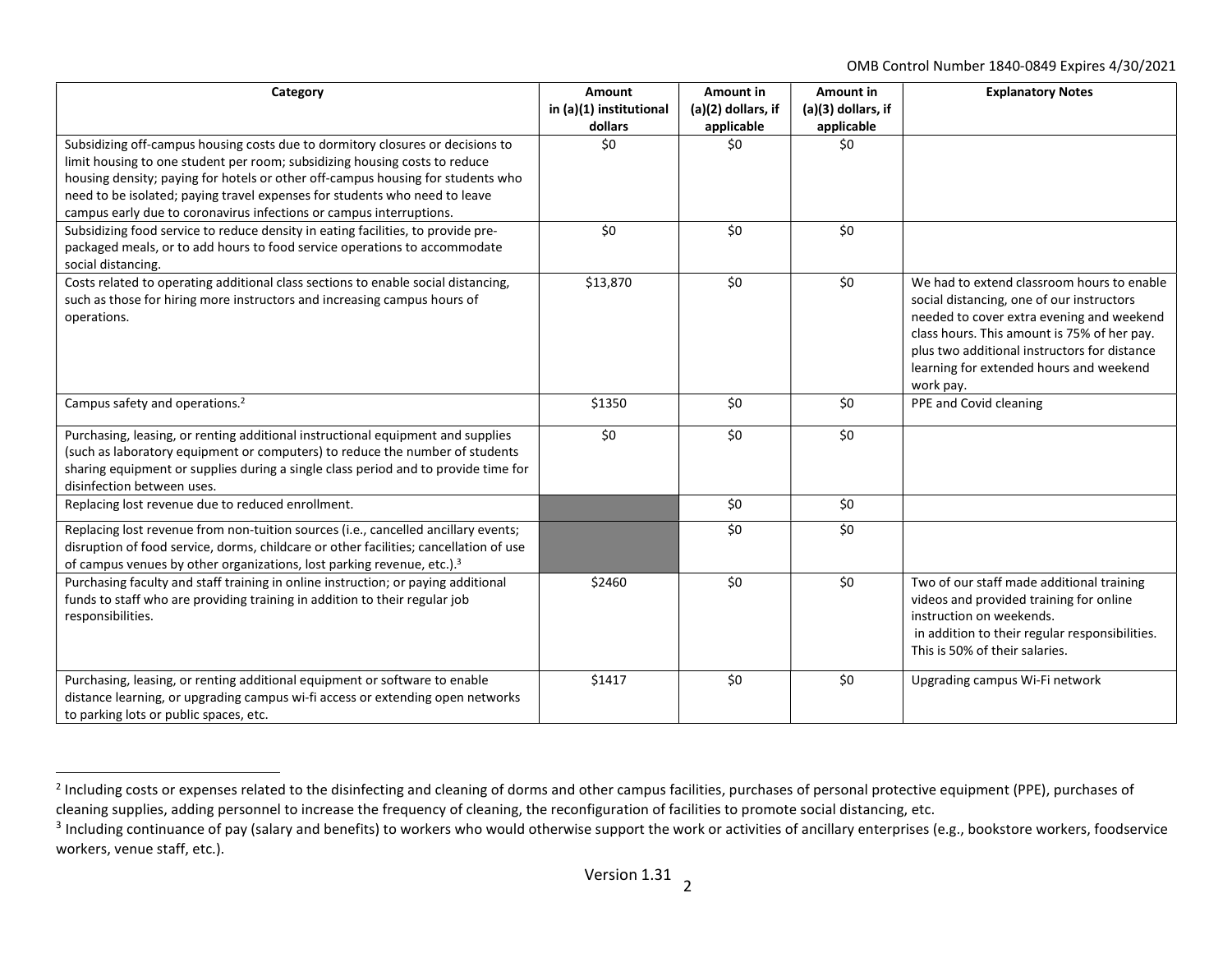OMB Control Number 1840-0849 Expires 4/30/2021

| Category                                                          | Amount<br>in (a)(1) institutional<br>dollars | Amount in<br>(a)(2) dollars, if<br>applicable | Amount in<br>$(a)(3)$ dollars, if<br>applicable | <b>Explanatory Notes</b>                                                                                                                                                                                                                                                                                                                                             |
|-------------------------------------------------------------------|----------------------------------------------|-----------------------------------------------|-------------------------------------------------|----------------------------------------------------------------------------------------------------------------------------------------------------------------------------------------------------------------------------------------------------------------------------------------------------------------------------------------------------------------------|
| Other Uses of (a)(1) Institutional Portion funds. <sup>4</sup>    | \$6125                                       |                                               |                                                 | In addition to her regular job responsibilities,<br>our Business Manager took on the role of<br>Covid/CDC Administrator researching,<br>monitoring, and putting procedures in place<br>for safety compliance and Distance Learning.<br>procedures. This took most of her time and<br>included weekend and reflects 75% of her<br>pay for extended hours and weekend. |
| Other Uses of (a)(2) or (a)(3) funds, if applicable. <sup>5</sup> |                                              |                                               |                                                 |                                                                                                                                                                                                                                                                                                                                                                      |
| <b>Quarterly Expenditures for each Program</b>                    | \$38,812                                     | \$0                                           | \$0                                             |                                                                                                                                                                                                                                                                                                                                                                      |
| <b>Total of Quarterly Expenditures</b>                            | \$38,812                                     |                                               |                                                 |                                                                                                                                                                                                                                                                                                                                                                      |

## Form Instructions

Completing the Form: On each form, fill out the institution of higher education (IHE or institution) name, the date of the report, the appropriate quarter the report covers (September 30, December 31, March 31, June 30), the total amount of funds awarded by the Department (including reserve funds if awarded), and check the box if the report is a "final report." In the chart, an institution must specify the amount of expended CARES Act funds for each funding category: Sections 18004(a)(1) Institutional Portion, 18004(a)(2), and 18004(a)(2), if applicable. Section 18004(a)(2) funds includes CFDAs 84.425J (Historically Black Colleges and Universities (HBCUs)), 84.425K (Tribally Controlled Colleges and Universities (TCCUs)), 84.425L (Minority Serving Institutions (MSIs)), 84.425M (Strengthening Institutions Program (SIP)); Section 18004(a)(3) funds are for CFDA 84.425N (Fund for the Improvement of Postsecondary Education (FIPSE) Formula Grant). Each category is deliberately broad and may not capture specific grant program requirements. Explanatory footnotes help clarify certain reporting categories. While some items in the chart are blocked out, please note that the blocking of such items is consistent with Department guidance and FAQs and is not definitive. Provide brief explanatory notes for how funds were expended, including the title and brief description of each project or activity in which funds were expended. Do not include personally identifiable information (PII). Calculate the amount of the Section 18004(a)(1) Institutional Portion (referred to as "(a)(1) institutional" in the chart), Section 18004(a)(2) (referred to as "(a)(2)" in the chart), and Section 18004(a)(3) (referred to as "(a)(3)" in the chart) funds in the "Quarterly Expenditures for each Program" row, and the grand total of all three in the "Total of Quarterly Expenditures" row. Round expenditures to the nearest dollar.

Posting the Form: This form must be conspicuously posted on the institution's primary website on the same page the reports of the IHE's activities as to the emergency financial aid grants to students made with funds from the IHE's allocation under Section 18004(a)(1) of the CARES Act (Student Aid Portion) are posted. It may be posted in an HTML webpage format or as a link to a PDF.

<sup>&</sup>lt;sup>4</sup> Please post additional documentation as appropriate and briefly explain in the "Explanatory Notes" section. Please note that costs for Section 18004(a)(1) Institutional Portion funds may only be used "to cover any costs associated with significant changes to the delivery of instruction due to the coronavirus, so long as such costs do not include payment to contractors for the provision of pre-enrollment recruitment activities; endowments; or capital outlays associated with facilities related to athletics, sectarian instruction, or religious worship."

<sup>&</sup>lt;sup>5</sup> Please post additional documentation as appropriate and briefly explain in the "Explanatory Notes" section. Please note that costs for Sections 18004(a)(2) and (a)(3) funds may only be used "to defray expenses, including lost revenue, reimbursement for expenses already incurred, technology costs associated with a transition to distance education, faculty and staff trainings, payroll incurred by institutions of higher education and for grants to students for any component of the student's cost of attendance (as defined under section 472 of the HEA), including food, housing, course materials, technology, health care, and child care."